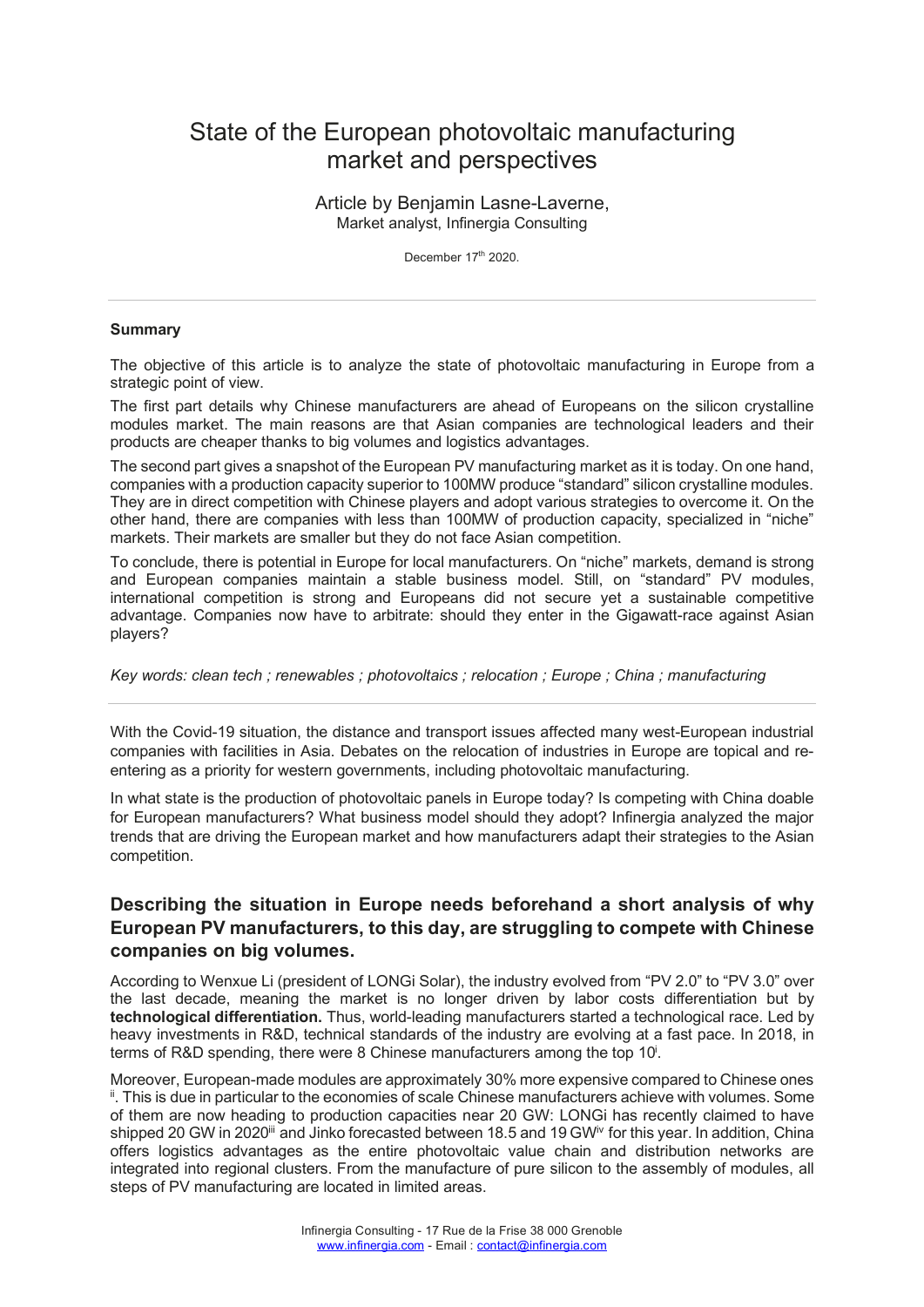### **Now, what is left for European PV manufacturers?**

European PV players fall into two categories.

The first one is composed of the biggest European manufacturers, i.e. with annual production capacity above 100 MW. Most of them are Western European and around a half are German companies<sup>v</sup> (e.g. CS Wismar, Heckert Solar, Luxor Solar). We also find French (e.g. Recom Sillia, Voltec), Austrian (e.g. Kioto Solar), Spanish (e.g. Atersa), Swiss (e.g. Megasol) and Italian (e.g. Sunerg) actors in the list.

The players that produce "standard" crystalline silicon modules are therefore in **direct competition** with Chinese manufacturers. However, as outlined before, the cost price of their modules is superior to Chinese ones and they must catch up with technological evolutions emerging in China (more busbars, larger wafers, half-cells modules, etc.). How do they survive then?

First, the price difference between Chinese and European modules has been constantly decreasing since the 2000s. It fell down from being around 150% more expensive (2,90€/Wp in China, 4,20€/Wp in Europe) in 2007 to 80% (1€/Wp in China, 1,80€/Wp in Europe) during the 2010s and to about 30% currently (0,23€/Wp in China, 0,30€/Wp in Europe)vi.

In addition, Europe attempts to develop local actors by establishing regulations. For instance, in France, manufacturers for utility-scalevii installations have benefited from the high importance given to modules' carbon footprint in public tenders. Nevertheless, this disguised protectionist measure has already been toned down (from 30% of the total score to 18%) and the French Government is considering to suppress it, as announced late Octoberviii. At another level, the European Commission has been thinking about implementing an Ecodesign process for solar panels in 2019<sup>\*</sup>. A legislation proposal was expected to be introduced by March 2020 but is still awaited.

To offset the impact of Asian competition and increase their sustainability, European manufacturers have adopted several corporate strategies (which can be combined):

- Some belong to a larger company (such as Photowatt that was acquired by EDF in France or Atersa that is part of the Elecnor Group in Spain), thus enabling them to benefit from better financial strength and credibility with third parties.
- Some chose to diversify. This strategy can take two forms:
	- $\circ$  Vertical integration over the PV value chain, like Recom which manufactures, distributes modules and installs solar plants.
	- $\circ$  Horizontal diversification, like Solarwatt<sup>x</sup>, by broadening its offer with solutions linked to their core activity of PV manufacturing: battery storage, energy management system (EMS), electric vehicle charging, etc.
- Some adopted slightly different positioning strategies on crystalline modules:
	- $\circ$  By staying on the most standard types of modules and relocate/outsource a part of their production in China to ensure low costs (e.g. Atersa, Luxor, etc.),
	- o By choosing to position on high-end products (e.g. Solarwatt).

Nevertheless, competing directly with Chinese players on crystalline modules is a risky strategy, as evidenced by the difficult situation of Photowatt before its takeover by EDF<sup>xi</sup> in 2012, the liquidation of Aleo Solar in 2014, the troubles of Sillia that had to be taken over by Recom in 2017 or the bankruptcy of Solarworld in 2018. Then, how to be profitable and sustainable on "standard" crystalline modules production market? The proposal of a European 5 GW PV factory expects to bring an answer. Such project would require an investment of 2 billion euros to employ 7,500 workers and cover the manufacture of wafers, cells and modules in Europe. It is backed by 19 European companies and R&D centers from Germany, France and Poland. And this project is not alone: other Europeans (REC Solar, Akuo Energy with VMH, Voltec with Systovi, Meyer Burger, Ecosolifer) also aim to adopt a similar approach in the years to come. Question is now: is it relevant to start building such "small Gigafactories" today while China already has several players with production capacities nearing 20 GW?

On another hand, there is a second category of European manufacturers, composed by **producers of specialty modules** with an annual production capacity below 100 MW.

These players are usually small enterprises which have **adopted a niche strategy** in order to remain profitable. One of their main challenges is to adapt their production lines to highly variable technical